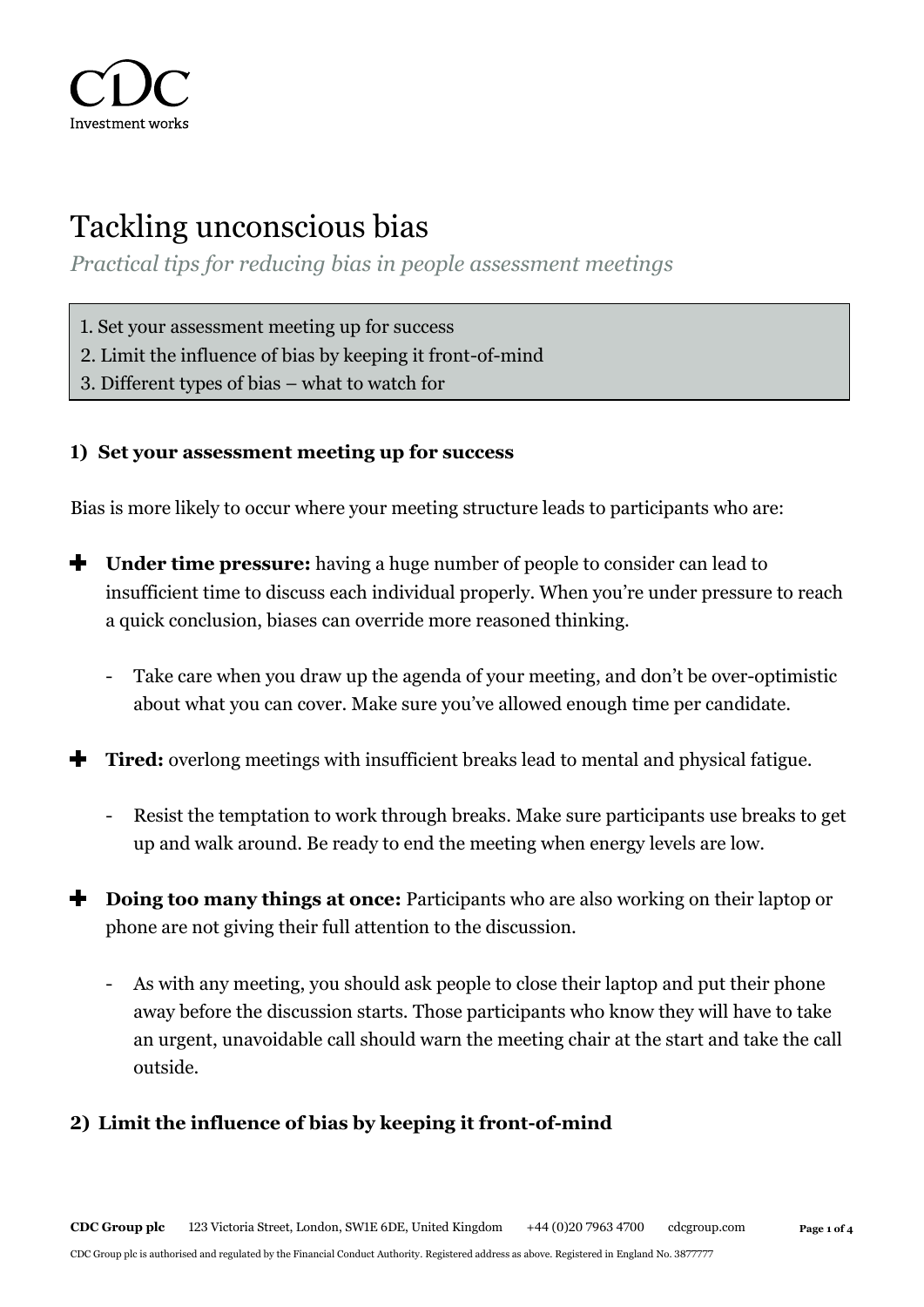Research on the subject shows that it's helpful to **remind people about the potential for bias** and to **describe the different types of bias** at the start of a meeting (for example, using the list below). It's a way of priming your brain to watch for it.

At the start of meetings in which you will be making decisions about people, spend the first 10- 15 minutes of your agenda reminding participants of the key points in this document.

Check as you go through your meeting to make sure you're being fair, focusing on consistent performance criteria and constructively challenging each other in discussions.

*How to limit this bias:* don't be afraid to call each other out if you think you see bias creeping in.

# **3) Different types of bias – what to watch for**

**1. Affinity bias:** a natural preference for those similar or familiar to us. Lack of recent, specific, feedback increases the use of overall impressions and creates an opportunity for affinity bias.

*How to limit this bias:* recognise and appreciate the value of difference, even when it is uncomfortable.

**2. Agentic stereotypes and a preference for extraversion:** this is when we assess a behaviour differently depending on whether a man or woman displays it (in other words, it's considered positive for a man to be assertive, but negative for a woman).

#### Diversity warning!

- **Using length of time as an informal criterion for good performance** (as well as agentic stereotypes) may perpetuate female under-representation in more senior roles - if women have taken maternity leave, for example.
- **Time and agentic bias can also impede the progress of less-represented employees** and younger employees who may be subject to different expectations or an informal bar that overrides behavioural evidence of potential.

*How to limit this bias:* check you're describing or valuing a behaviour the same, whether viewing it in a man or a woman.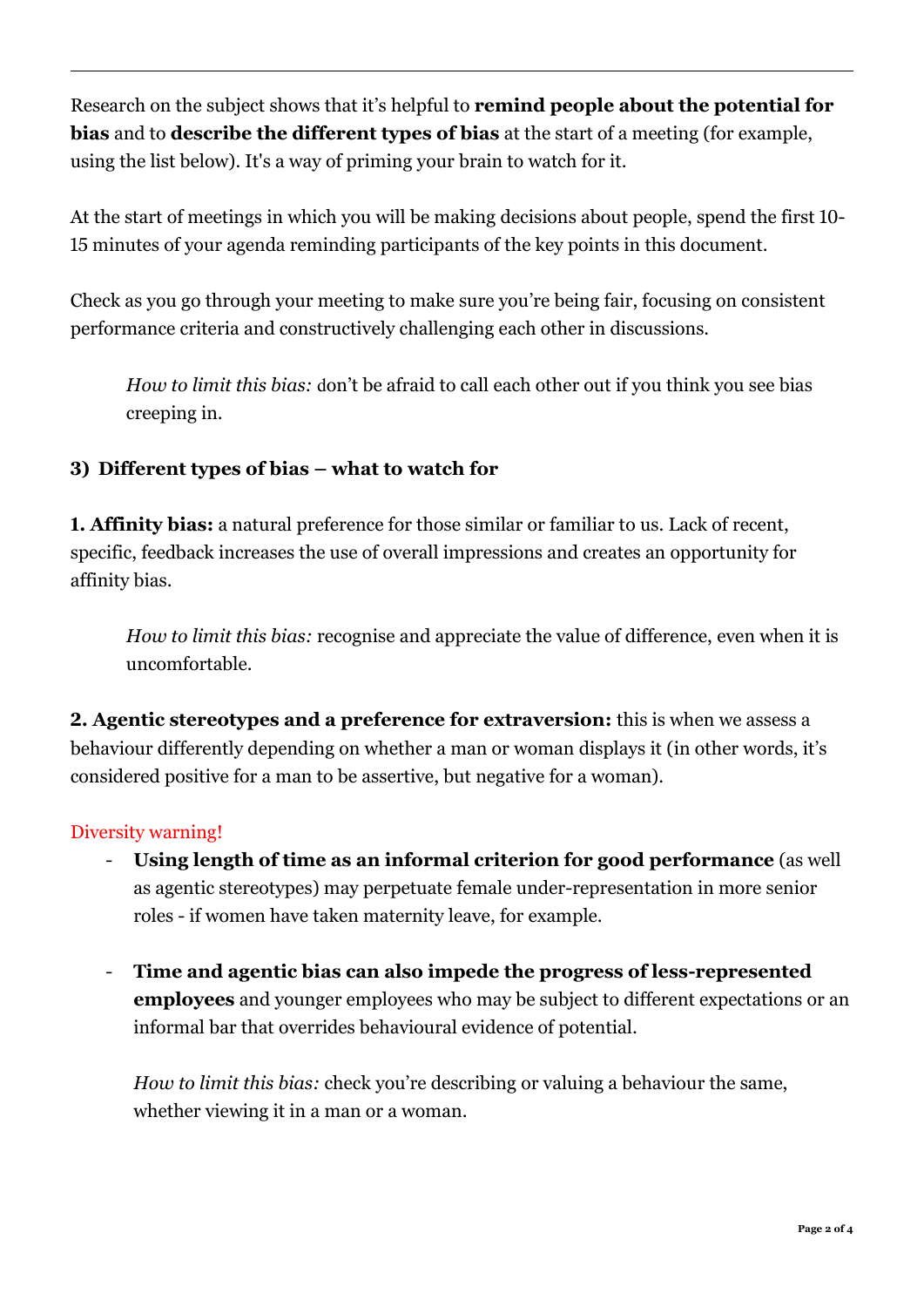Don't undervalue those who are less extravert (especially as research shows they are more likely to be from under-represented groups).

**3. Anchoring bias:** this is where we allow information unrelated to the timeframe of focus to influence our perceptions of the individual.

*How to limit this bias:* stick to what we know about recent performance and do not continually dredge up the past or resort to historic, out-of-date evidence.

**4. Attentional bias:** where someone who has evoked a slightly more emotional reaction (such as frustration, relief, gratitude, etc.) often for historic interactions that happened before the current six to 12-month period, will come under greater scrutiny than others, casting an endless shadow which they struggle to shake off.

*How to limit this bias:* - stick to what is relevant and recent.

**5. Attribution errors:** where an employee's performance is attributed to someone else or to circumstances, leading to their being held less or more culpable for slow progress than another might be.

# Diversity warning!

Women's success may more often be attributed to circumstances than to personal ability.

*How to limit this bias:* give credit and place accountability where it rightfully belongs.

**6. Availability bias:** the tendency to make decisions based on information most readily available to us, even if it's just memory.

*How to limit this bias: r*ely on facts and evidence, not simply on memory.

**7. Confirmation bias:** where we look for data points to substantiate a view we already hold, and we dismiss or downplay data which does not.

*How to limit this bias:* consider all the evidence, whether you like it or not.

**8. Contrast effect:** where people are compared with each other. This may look like calibration but can lead to differences between people being assumed to be somehow more